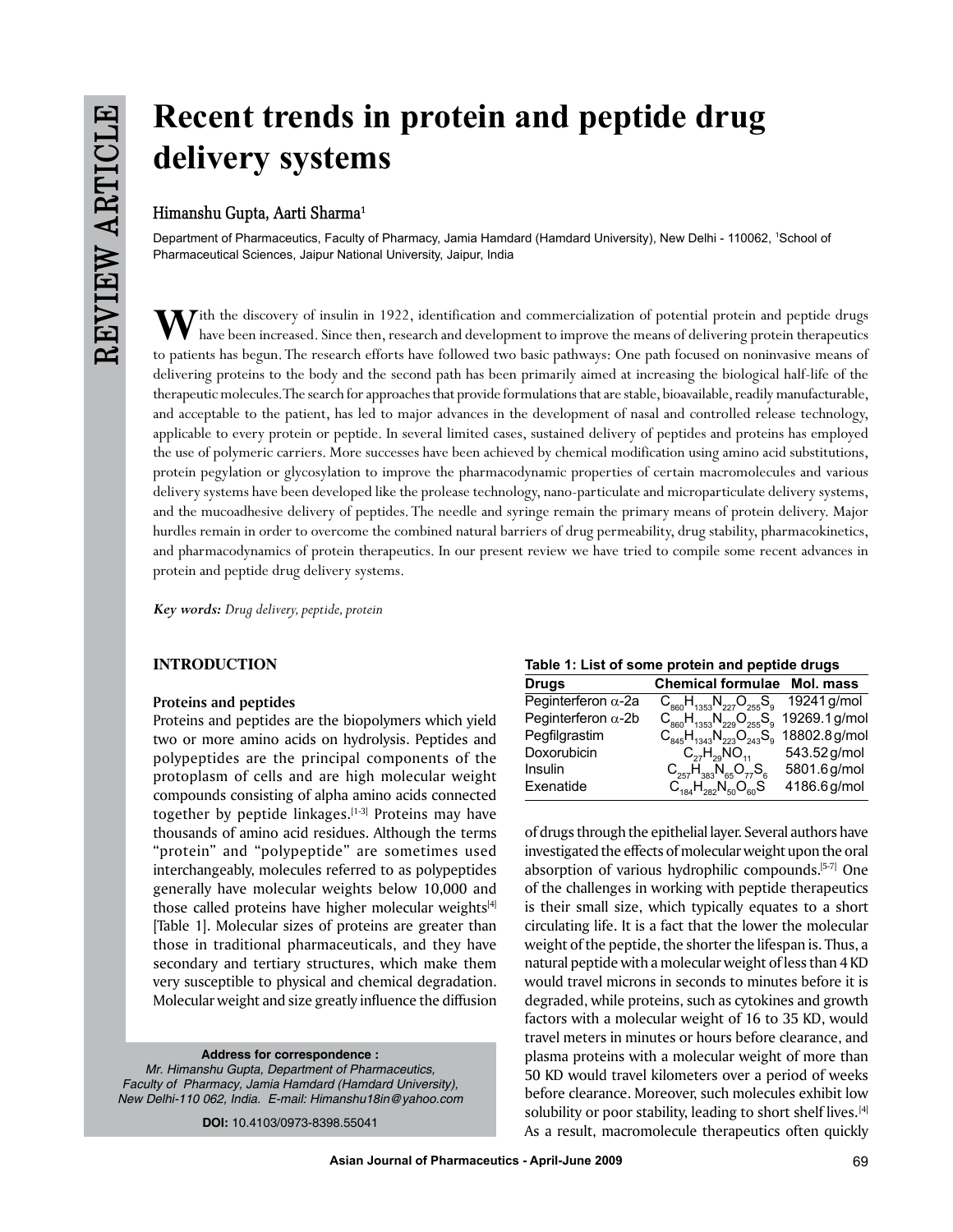lose their effectiveness or require frequent dosing. Proteins easily get denatured by heat or by agitation and are therefore kept at refrigerated temperatures, along with stabilizing agents for long-term storage. These factors impact not only the cost of therapy, but also patient acceptance and compliance, thus affecting their therapeutic usefulness.<sup>[8]</sup>

Most of therapeutic proteins and peptide-based drugs are administered by the parenteral route, that is, via an injection. The obvious downside of this delivery method is patient acceptance and compliance, limiting most macromolecule development to indications in which the need to use invasive administration routes are not outweighed by the associated expenses or inconvenience.

To alter amino acid sequences and chemistries, to reduce degradation by enzymes, and antigenic side effects, protein and peptide drugs were incorporated into polymeric particles, that is, liposomes, to prolong their action, or fused to immunoglobulins or albumin to improve their half-life.<sup>[9-11]</sup> These methods have some limitations as in the case of liposomes, which rapidly enter the liver, spleen, reticuloendothelial systems, and kidneys, and can cause some adverse effects.[12-17]

Protein and peptides when delivered orally would not achieve therapeutically acceptable bioavailability because of the enzymatic barriers, the intestinal epithelial and vascular endothelial barriers, which typically digest them with the help of the GI system. Therapeutic quantities of most macromolecules are able to pass through the skin and mucous membranes with the help of penetration enhancers or penetration-enhancing techniques, such as detergents or electric impulses, increasing the likelihood of irritation or other side effects. Penetration enhancers are compounds that are added to increase the absorption of the solute across the biological membranes. Use of surfactants decreases the selfassociation and absorption of the protein on the hydrophobic interface of the delivery matrix. They increase the penetration and stability of protein and peptide formulations.

Novel drug delivery technologies, such as, engineering molecules with advanced PEGylation, <a>[18-20]</a> Pulmonary Delivery, Nasal Delivery, and Transdermal Delivery, offer exciting alternatives to improve the viability of potential protein and peptide drug candidates, improve drug performance, and increase patient compliance through more convenient modes of dosing and administration.[21]

### **ADVANCED PEGYLATION**

Poly Ethylene Glycol (PEG) is non-toxic and has been approved by the FDA for use in foods, cosmetics, and pharmaceuticals. PEG polymers can be linear or branched in shape, and can be engineered in a variety of molecular weights. Studies on PEG solution show that each ethylene glycol subunit is tightly associated with two or three water molecules. A binding process with water makes PEGylated compounds function as though they were 5 to 10 times larger than a corresponding soluble protein of similar molecular weight. Further, the PEG polymer with associated water molecules is very mobile, and acts like a shield to protect the attached drug from enzyme degradation and interactions with cell surface proteins, and provides increased size to prevent rapid renal filtration and clearance.<sup>[22]</sup>

Advanced PEGylation, which involves modification of protein, peptide, or non-peptide (drug or therapeutic protein) by attaching with specific PEG polymer chains, is a proven method for enhancing the potentials of peptides and proteins as therapeutic agents. The advantages of advanced PEGylation for therapeutic molecules can include enhanced bioavailability, decreased dosing frequency, due to prolonged residence in the body, a decreased degradation by metabolic enzymes, optimized pharmacokinetics, increased efficacy, improved safety profile, a reduction or elimination of protein immunogenicity, improved drug solubility, and stability to hydrophobic drugs and proteins.[23]

Prodrugs are also prepared by this advanced PEGylation technique. During biotransformation, active drugs are released by degradation of more complex molecules (prodrugs) under suitable physiological conditions, providing an efficient method of drug delivery.

The advanced PEGylation technology also offered new opportunities for creating viable peptides and protein drugs by site-specific PEGylation. For example, coupling certain PEG reagents to protein thiol groups on cysteines may offer advantages, as cysteines are typically less abundant in proteins than other polymer attachment sites, such as amino groups, resulting in more selective PEGylation of the target protein.<sup>[24]</sup> Greater selectivity allows greater control over the resulting PEG-conjugate in both the number of attachment sites and the position of the attachment, by reducing the likelihood of protein deactivation upon conjugation. In addition to minimizing loss of biological activity, site-specific PEGylation can also reduce immunogenicity. Thiol groups may be naturally occurring or the biomolecule may be modified or engineered to contain a thiol group suitable for conjugation.[25,26]

### **SUCCESSFUL COMMERCIAL PEG DRUGS**

Two approved PEGylated interferon alfa products are now available for treatment of hepatitis C: Peginterferon alfa-2a (PEGASYS® –Hoffman-La Roche) and peginterferon alfa-2b (PEG-INTRON® – Schering-Plough/Enzon) used for the treatment of chronic hepatitis C. [Table 1]. PEGylated interferons are typically administered weekly, only as opposed to three times per week for non-PEGylated drugs. Moreover they maintain a more constant level of interferon in the blood. The superior performance of these products has led the National Institute of Health to declare PEG-interferon to be the standard of treatment for hepatitis C. Another highly successful PEG drug in the marketplace is Neulasta® (pegfilgrastim) from Amgen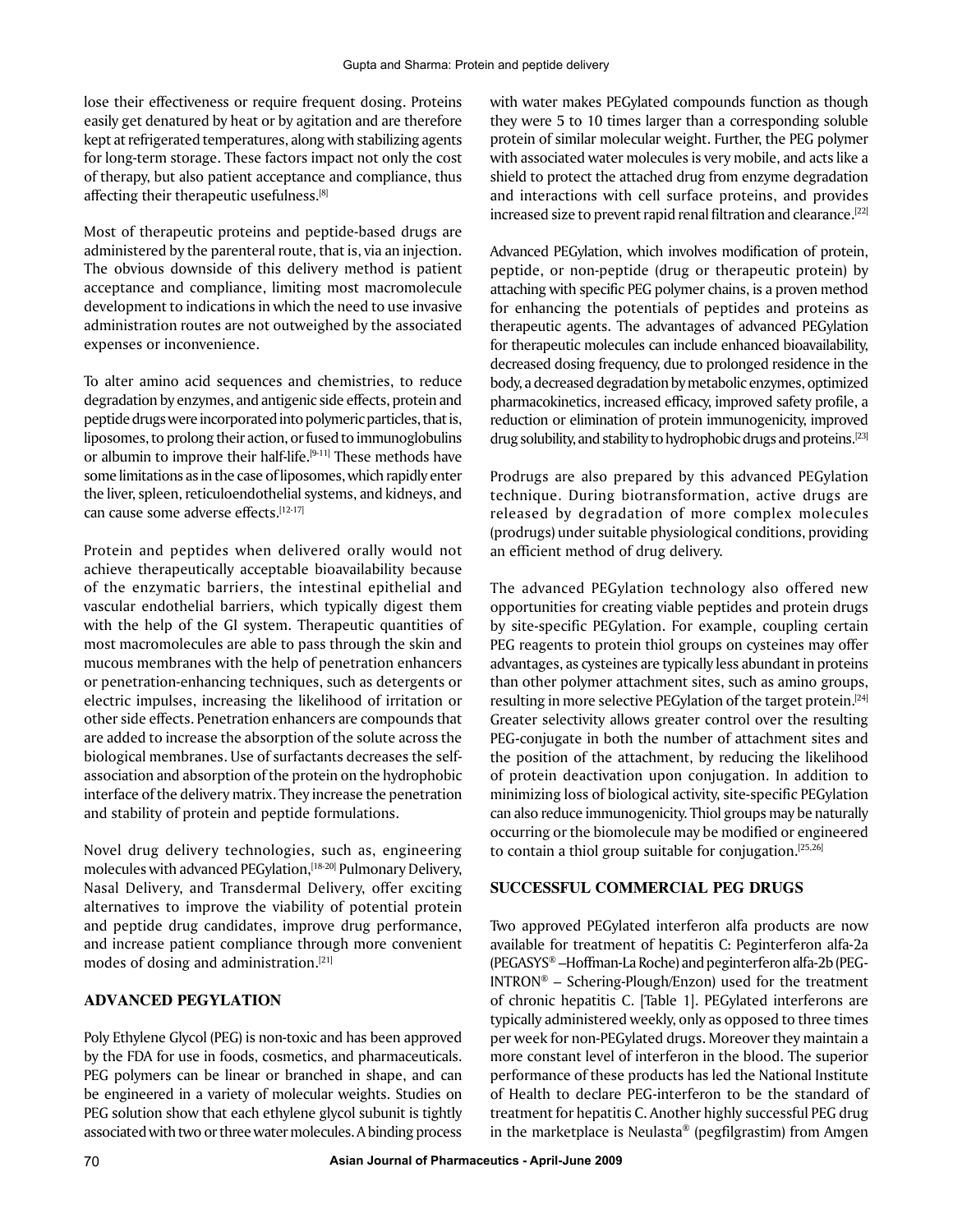[Figure 1], which is the second generation of Amgen's highly successful Neupogen® product. Neulasta is the recombinant methionyl human granulocyte colony stimulating factor for severe cancer chemotherapy-induced neutropenia. It has a longer biological half-life and increased bioavailability over Neupogen, allowing for significantly reduced dosing frequency to once per chemotherapy cycle. Doxil® (Sequus) is another PEGylated liposome containing doxorubicin [Figure 2] for the treatment of cancer.[27]

#### **PULMONARY DRUG DELIVERY SYSTEM**

The primary mode for administering macromolecule drugs for systemic diseases is the invasive method of drug delivery such as infusions and injections, and these methods are the least desirable by the practitioners. Pulmonary drug delivery is the key to obtaining effective, non-systemic delivery alternative to injections and is held as a method to directly target disorders of the lung, which could not be treated by using oral medications (i.e., those that require macromolecule drug therapies, insulin), and which offers many advantages over oral, intranasal, and transdermal alternatives.[28]

The drugs can be administered by the pulmonary route, through aerosol delivery systems for the administration of compounds to treat pulmonary diseases, such as asthma.[29] Devices such as jet or ultrasonic nebulizers, metered-dose inhalers (MDI), and dry powder inhalers (NBI) $[30-33]$  are used. Metered-dose inhalers are the most frequently used aerosol delivery systems, whereas, dry powder inhalers are designed to deliver drug/excipient powder to the lungs. These inhalers are typically used to deliver bronchodilators or corticosteroids, very effective for delivery of the drugs to the upper airways. Of late, add-a-device also called as spacers have been added, to be used with MDI's in order to remove some of the nonrespirable particles, by impaction on their walls and valves.[34]

Pulmonary drug delivery is most commonly used in the case of asthma, but recent advancement in technologies by particle engineering and formulation methods to manage particle size, morphology, uniformity, chemical stability, and dispersibility are used to manufacture drug powders for inhalation, which have created exciting opportunities to expand the applications for pulmonary delivery to many therapeutic molecules, including proteins and peptides.

Pulmonary bioavailability largely depends on the physical properties of the delivered protein and it is not the same for all peptide and protein drugs. Insulin liposomes are one of the recent advances in the controlled release of aerosol preparation.<sup>[28]</sup> Hypoglycemic effects have been significantly enhanced by the intratracheal delivery of insulin liposomes (dipalmitoylphosphatidyl choline:cholesterol, 7:2).

The development of new macromolecule drugs that can treat diseases that were previously either not treatable or only partially treatable has led to renewed interest in noninvasive drug delivery technology. Many new agents are now under investigation for pulmonary delivery, both for targeted lung as well as systemic delivery. These include growth hormones (for growth hormone deficiencies), -1 antitrypsin (for emphysema and cystic fibrosis), interferons (for multiple sclerosis and hepatitis B and C), and para thyroid harmone (PTH) and other peptides (for osteoporosis). Inhalation delivery methods may also be applied to gene therapy via tissue targeting and organ targeting, as well as vaccines. Recent advances in particle technology and formulation have opened the doors to more targeted treatment of lung disorders by treating the lung directly.<sup>[26]</sup>

# **SUCCESSFUL PULMONARY DRUGS**



**Figure 1:** Chemical structure of Pegfilgrastim **Figure 2:** Chemical structure of doxorubicin

Inhaled versions of systemically delivered macromolecule therapeutics in development have shown considerable promise. Pulmonary insulin, in particular, is now in the late stages of human clinical testing, with the most advanced version, Exubera\*#174. Nektar in conjunction with Pfizer began dosing the first diabetic patients for the phase III clinical



**Asian Journal of Pharmaceutics - April-June 2009** 71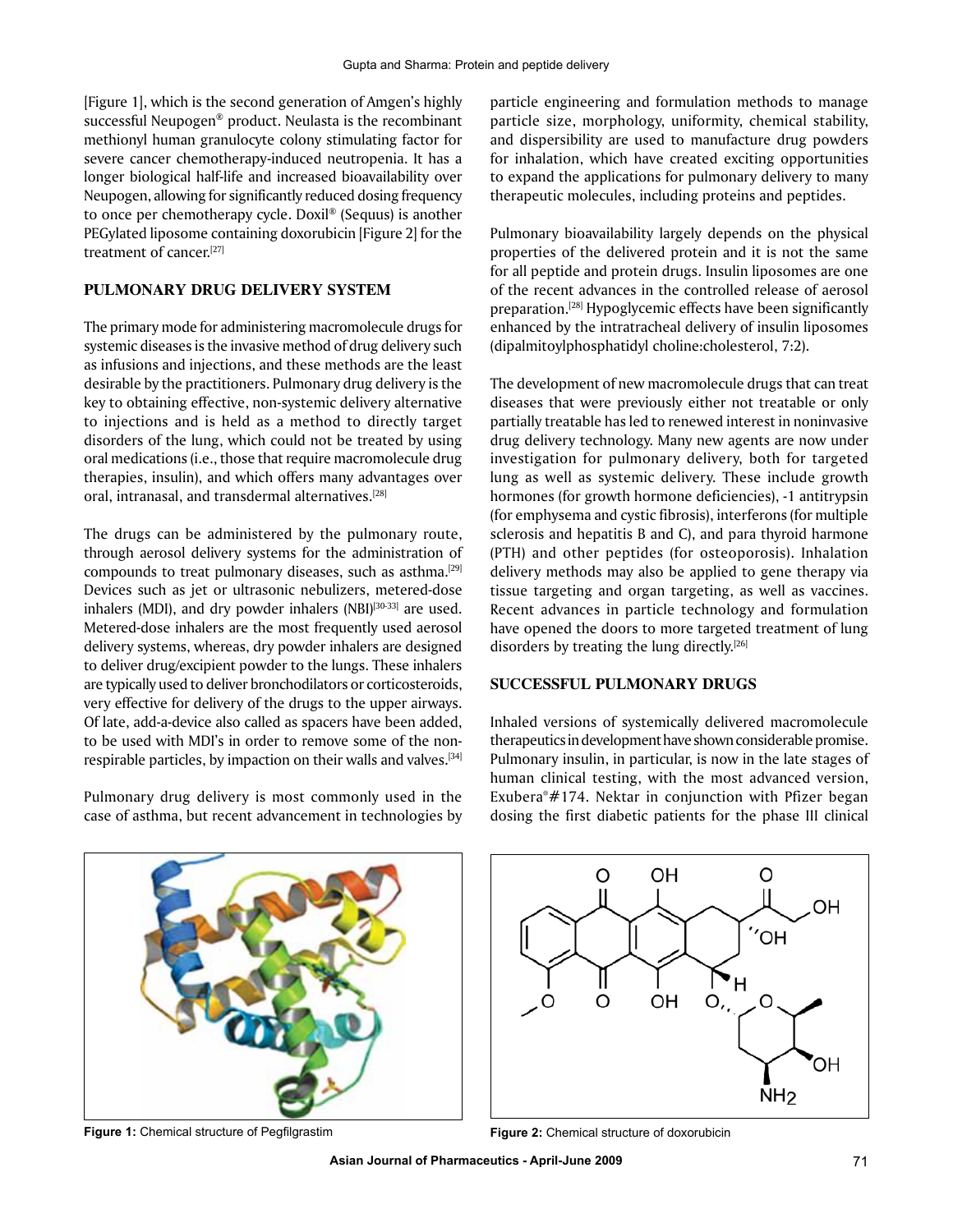trial for inhalable insulin Exubera®. Clinical data for Exubera have indicated its ability to provide glycemic control as well as insulin [Figure 3] injections and better glycemic control than combinations of oral diabetic agents.[35-39] Additionally, preference studies with diabetic patients have underscored their desire for such an alternative to injections.<sup>[40-42]</sup> In addition to Exubera, other inhaled insulin products are being developed by Aradigm/Novo Nordisk, and Alkermes/ Lilly alkermes has designed an inhalation technology (AIR), which would enable an efficient delivery of a dry powder of small molecules of peptide and protein drug particles, deep into the lungs.[43]

#### **DEVICES UNDER INVESTIGATION**

A number of companies are in clinical trials of novel pulmonary delivery systems, such as Inhale Therapeutic Systems, Alkermes, Aradigm, AeroGen, Alliance, Battelle, Delsys, Elan, Nastech, Sheffield, and Vectura.<sup>[44]</sup> Each has a device/formulation combination that works to deliver small particles or aerosolized liquid droplets deep within the lung. Inhale Therapeutic Systems, for example, has developed a device that uses a dry powder approach, and has partnered



**Figure 3:** Chemical structure of insulin

with several drug companies to investigate the use of its delivery device with their drugs. A notable example is their joint development with Pfizer on Exubera™, an inhaled insulin product. This product is in late-stage trials, and has shown good results, although some questions with regard to lung function and insulin antibodies came up during the studies. In collaboration with Amylin Pharmaceuticals, Inc., Alkermes has developed a once-a-week Medisorb® formulation of BYETTA® (exenatide) [Figure 4] for the treatment of type 2 diabetes known as exenatide LAR. In collaboration with Eli Lilly and Company, Alkermes is using the AIR® (Advanced Inhalation Research) pulmonary drug delivery technology to develop inhaled formulations of insulin and recombinant parathyroid hormone.<sup>[43,45]</sup> The companies continue to gather data in multicenter trials for eventual FDA submission. The BD Company has developed a novel device for the delivery and active dispersion of a dry powder, which can be used for either nasal or pulmonary delivery. The SoloVent**™**- BD's Dry Powder Nasal Delivery Device (Naso-pulmonary delivery platform) is an inconspicuous, pocket-sized, unit-dose, disposable system, which utilizes a proprietary pressure capsule for dispersing an active medicament for delivery without priming steps or prior preparation. The device delivers emitted doses of 96 to 98%, depending on the drug formulation. The pulmonary version has been demonstrated to be a more efficient delivery system than many commercial dry powder pulmonary devices, requiring less of the drug to deliver a given dose deep into the lungs.[18-20,46]

# **DEVELOPMENT OF TRANSDERMAL TECHNOLOGY FOR DELIVERY OF THERAPEUTIC PROTEINS AND PEPTIDES**

Transdermal delivery of therapeutic agents has been used successfully for several decades. It has been in the frontline of research with a focus on the development of noninvasive methods, for the systemic administration of peptide and protein therapeutics, generated by the biotechnology



**Figure 4:** Chemical structure of exenatide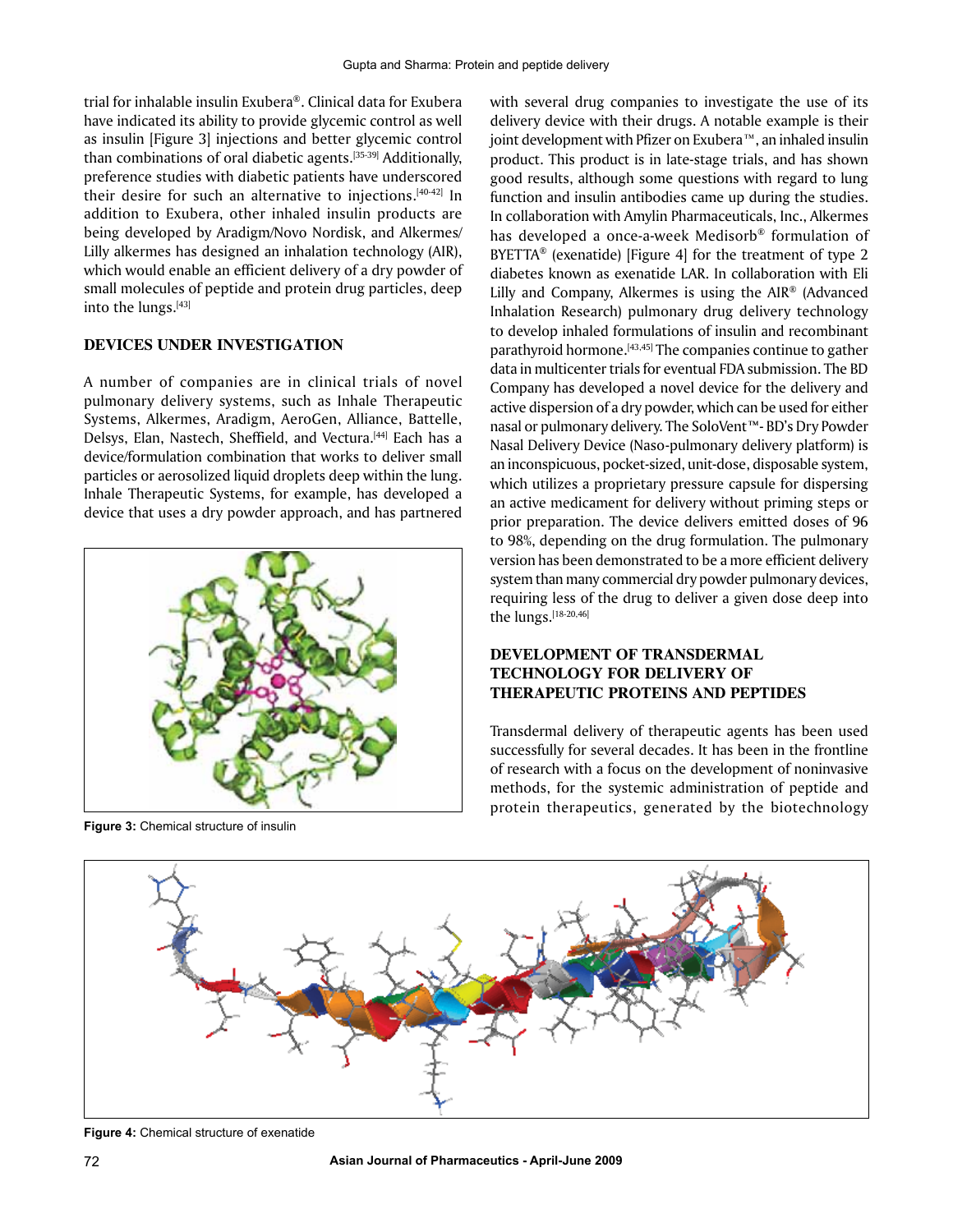revolution. Numerous approaches have been suggested for overcoming the skin's formidable barrier function; although, certain strategies simply act on the drug formulation or transiently increase skin permeability, others are designed to remove the outermost skin layer.<sup>[47-49]</sup> Transdermal route for the delivery of proteins and peptides is particularly attractive for a variety of reasons as all other routes (i.e., nasal, buccal, oral, rectal, vaginal, and pulmonary) exhibit enzymatic activity and degradation due to gastrointestinal tract and the hepatic first pass metabolism, whereas, skin contains aminopeptidases, which exhibit less enzymatic activity. This means that the bioavailability of the peptide drug delivered is increased.<sup>[50]</sup> Transdermal systems for hormone replacement therapy, smoking cessation, and pain management are well accepted; however, there have been challenges in expanding the use of this technology to the delivery of peptides, proteins, and other macromolecules. These biopharmaceuticals have to face the challenge that they cannot permeate the skin's outer stratum corneum layer at levels or rates that achieve significant therapeutic effect. Although mechanical abrasion and chemical enhancers increase drug permeation, their effects on the skin are inherent, the rate-controlling properties are difficult to control, and they may irritate the skin.<sup>[50-52]</sup>

Macroflux® transdermal patch technology has been developed to deliver biopharmaceutical drugs in a controlled, reproducible manner that optimizes the bioavailability and efficacy without significant discomfort to the patient. It offers marked advantages over other transdermal delivery systems for the efficient delivery of peptides, proteins, and other therapeutic macromolecules. Dose delivery is controlled by the patch size and drug loading on the microprojections. The system is minimally invasive and well tolerated. It is convenient for the users and provides controlled, consistent dosing. Drug-coated Macroflux® microprojections penetrate the skin and deliver the drug into the epidermal layer for rapid dissolution and absorption that yield high drug utilization and bioavailability.

Macroflux® technology incorporates a thin titanium microprojection array affixed to a polymeric adhesive back. The array has an area of up to  $8 \text{ cm}^2$  and contains as many as 320 microprojections per cm<sup>2</sup> with individual microprojection lengths of  $\langle 200 \mu m$ . Macroflux® arrays can be up to 5 or 10cm2 in area. The design and length of the microprojections as well as their density are chosen specifically for each particular application, to optimize delivery and tolerability.[53]

Three types of Macroflux® integrated systems have been designed and tested in preclinical studies. These include: (a) Dry-Coated Macroflux® systems for bolus or short duration administration that consist of a drug or vaccine-coated microprojection array adhered to a flexible polymeric adhesive backing, (b) D-TRANS® Macroflux® systems for extended passive delivery that consist of a microprojection array coupled with a drug reservoir, and (c) E-TRANS Macroflux® systems for pulsatile or on-demand delivery that include a microprojection array coupled with an electrotransport system.

In short-term, placebo-wearing studies in humans, the Macroflux® patch has been well tolerated, with little or no erythema at the application site. Although microprojection penetration into the skin is not normally visible, application of methylene blue disclosing dye, after removal of the patch, shows an exact replica of the Macroflux® microprojection array pattern. The dye penetration outlines the new pathways that are open for drug delivery. Transepidermal water-loss measurements indicate that these pathways close within one hour after patch removal. In clinical studies, to date, there has been no evidence of skin infection following wearing and removal of the Macroflux® patch. In addition, for product convenience and stability benefits, the system provides rapid and efficient drug delivery, beyond the existing injectable products.

Macroflux® patch technology has several distinguishing features. A patch application system has been developed to ensure consistent dosing and ease of use. Drug coating on the microprojection array allows for rapid, direct delivery of high-molecular-weight drugs through the skin barrier layer, optimizing bioavailability, and efficient drug utilization.

In many traditional patch technologies, only a small percentage of the drug is actually delivered from the patch reservoir into the skin. In the current environment of cost containment and disposal risks, this is undesirable, particularly for the more expensive, potent biopharmaceuticals. In order to maximize the efficiency of drug incorporation into the patch and to ensure the precision of drug transport to the skin, a coating process has been developed that applies the drug formulation just on the tips of the Macroflux<sup>®</sup> microprojections.

Scientists at ALZA have also demonstrated that intracutaneous Macroflux® delivery of a 45-kDa protein antigen provided a better vaccine response than an equivalent dose delivered by intramuscular or subcutaneous injection, in preclinical studies. In addition, Macroflux® transdermal technology provided system-controlled and sustained delivery of an antisense oligodeoxy- nucleotide, 7 kDa, achieving a delivery of 15 mg, over a 24-hour period, from a 2 cm<sup>2</sup> patch.<sup>[54-56]</sup>

### **CONCLUSION**

With the discovery of insulin, identification and commercialization of potential protein and peptide drugs have increased and so has the research. Delivering protein and peptide drugs via the oral route is a challenging task. The needle and syringe remain the primary means of protein delivery. Major hurdles remain in order to overcome the combined natural barriers of drug permeability, drug stability, pharmacokinetics, and pharmacodynamics of protein therapeutics. Considerable progress has been made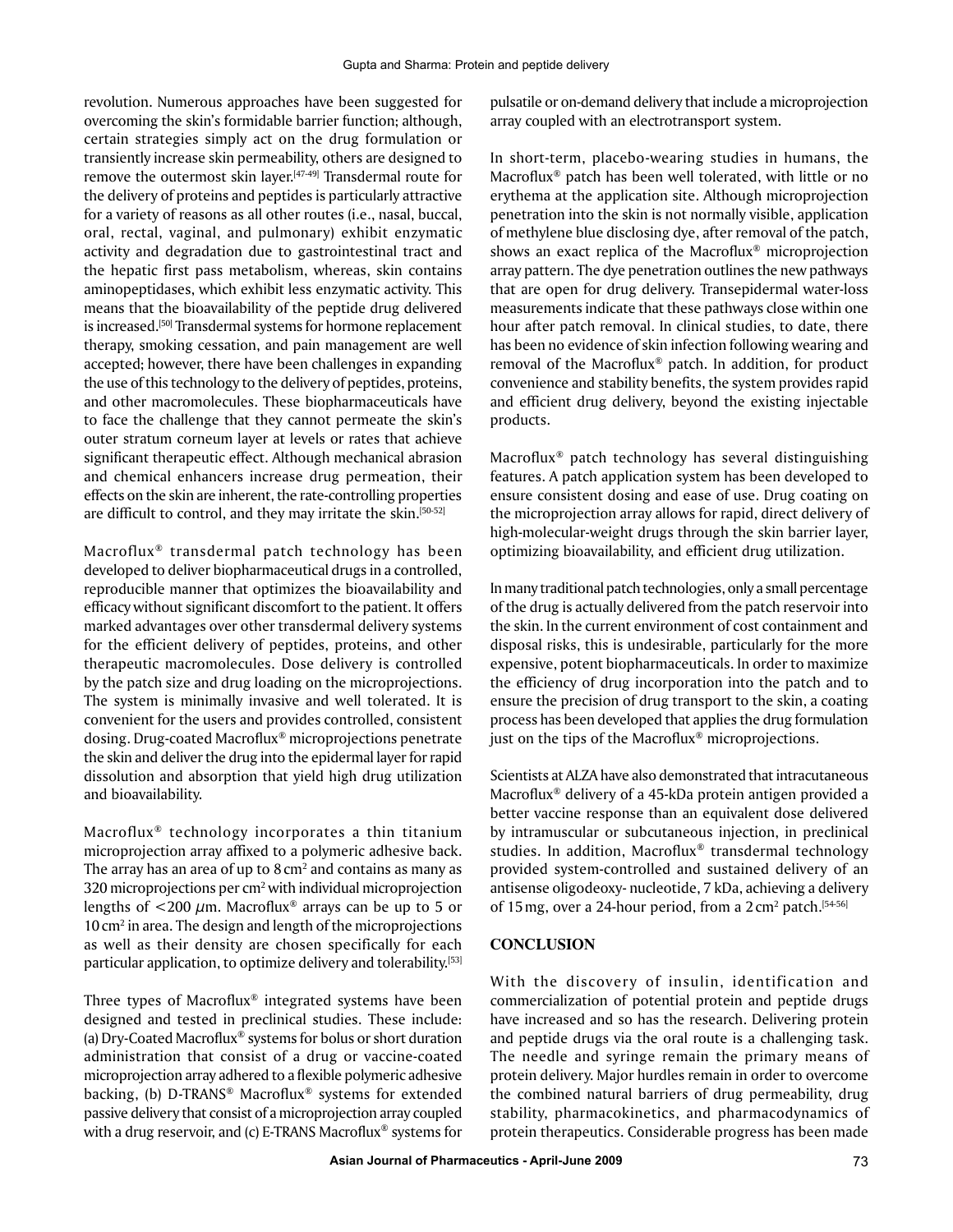and work has been carried out over the past few years in delivering proteins and peptides to the body. Many other routes of administration have been explored and tested. As each delivery system has its own pros and cons, these systems can improve patient compliance and bioavailability when compared with the conventional delivery systems.

#### **REFERENCES**

- 1. Semalty A, Semalty M, Singh R, Saraf SK, Shubhini S. properties and formulation of Oral Drug Delivery Systems of Protein and Peptides. Indian Journal of Pharmaceutical Sciences 2007;69:741-7.
- 2. Matthews DM. Intestinal absorption of peptides. Physiol Rev 1975;55:537-608.
- 3. Dence JE. Steroids and Peptide: Selected Chemical Aspects for Biology. Biochemistry and medicine 1980;89.
- 4. Nelson DL, Cox MM. Lehninger Principles of Biochemistry. 4th ed., New York: W.H. Freeman and Company: 2005. p. 85-6.
- 5. McMartin C, Hutchinson LE, Hyde R, Peters GE. Analysis of structural requirements for the absorption of drugs and macromolecules from the nasal cavity. J Pharm Sci 1987;76:535-40.
- 6. Donovan MD, Flynn GL, Amidon GL. Asorption of polyethylene glycols 600 through 2000: The Molecular dependence of gastrointestinal and nasal absorption. Pharm Res 1990:7:863-8.
- 7. Maitani Y, Machida Y, Nagai T. Influence of molecular weight and charge on nasal absorption of dextran and DEAE-dextran in rabbits. Int j Pharm 1989;49:23-7.
- 8. Roberts MJ, Bentley MD, Harris JM. Chemistry for peptide and protein PEGylation. Adv Drug Del Rev 2002;54:459-76.
- Mateo C, Lombardero J, Moreno E, Morales A, Bombino G, Coloma J, *et al*. Removal of amphipathic epitopes from genetically engineered antibodies: Production of modified immmunoglobulins with reduced immunogenicity. Hybridoma 2000;19:436-71.
- 10. Lyczak JB, Morrison SL. Biological and pharmacokinetic properties of a novel immunoglobulin-CD4 fusion protein. Arch Virol 1994;139:189-96.
- 11. Syed S, Schuyler PD, Kulczycky M, Sheffield WP. Potent antithrombin activity and delayed clearance from the circulation characterize recombinant hirudin genetically fused to albumin. Blood 1997;89:3242-52.
- 12. Bot AI, Tarara TE, Smith DJ, Bot SR, Woods CM, Weers JG. Novel lipidbased hollow-porous microparticles as a platform for immunoglobulin delivery to the respiratory tract. Pharm Res 2000;17:275-83.
- 13. Hutchinson FG, Furr BJ. Biodegradable polymers for controlled Particle characteristics and lung deposition patterns in a human airway replica of a dry powder formulation of polylactic acid produced using supercritical fluid technology. J Aerosol Med 2003;16:65-73.
- 14. Padmanabhan RV, Gudapaty R, Liener IE, Schwartz BA, Hoidal JR. Protection against pulmonary oxygen toxicity in rats by the intratracheal administration of liposome-encapsulated superoxide dismutase or catalase. Am Rev Respir Dis 1985;132:164-7.
- 15. Wagner A, Vorauer-Uhl K, Kreismayr G, Katinger H. Enhanced protein loading into liposomes by the multiple crossflow injection technique. J Liposome Res 2002;12:271-83.
- 16. Colletier JP, Chaize B, Winterhalter M, Fournier D. Protein encapsulation in liposomes: Efficiency depends on interactions between protein and phospholipid bilayer. BMC Biotechnol 2002;2:9.
- 17. Crommelin D, Schreier H. Liposomes. In: Kreuter J, editor. Colloidal Drug Delivery Systems. New York, NY: Marcel Dekker; 1994. p. 73-190.
- 18. Banga A. Therapeutic Peptides and Proteins: Formulation,Processing and Delivery. Lancaster, PA: Techtomic Publishing Company Inc.; 1995.
- 19. Cipolla D, Farr SJ, Gonda I, Otulana B. Delivery of biologics to the lung. In: Hansel TT, Barnes PJ, editors. New Drugs for Asthma, Allergy and COPD. Prog. Respir Res Basel. Switzerland: Karger; 2001;31:20-3.
- 20. Dokka S, Toledo D, Shi X, Castranova V, Rojanasakul Y. Oxygen radicalmediated pulmonary toxicity induced by some cationic liposomes. Pharm Res 2000;17:521-5.
- 21. Shaji J, Patole V. Protein and Peptide Drug Delivery: Oral Approaches. Indian Journal of Pharmaceutical Sciences 2008;70:269-77.
- 22. Available from: Http://en.wikipedia.org/wiki/PEGylation [last accessed on 2008 Sep. 19]
- 23. Y, Matusushima A, Hiroto M, Nishimura H, Ishii A, Ueno T, Inada Y. Pegylation of proteins and bioactive substances for medical and technical applications. Progress in Polymer Science 1998;23:1233-71.
- 24. Harris JM, Martin NE, Modi M. Pegylation: A novel Process for Modifying Pharmacokinetics. Clin Pharmacokinet 2001;40:539-51.
- 25. Goodson RJ, Katre NV. Site-directed pegylation of recombinant interleukin-2 at its glycosylation site. Biotechnology 1990;8:343-6.
- 26. Harris JM, Martin NE, Modi M. Pegylation: A novel process for modifying pharmacokinetics. Clin Pharmacokinet 2001;40:539-51.
- 27. Cattel L, Ceruti M, Dosio F. From conventional to stealth liposomes: A new frontier in cancer chemotherapy. J chemother 2004;16:94-7.
- 28. Al-Tabakha MM, Arida AI. Recent Challenges in Insulin Delivery Systems: A Review. Indian Journal of Pharmaceutical Sciences 2008;70:278-86.
- 29. Malik DK, Baboota S, Ahuja A, Hasan S, Ali J. Recent Advances in Protein and Peptide Drug Delivery Systems. Curr Drug Deliv 2007;4:141-51.
- 30. Brown L, Rashba-Step J, Scott T, *et al*. Pulmonary delivery of novel insulin microspheres. In: Dalby R, Byron PR, Peart J, Farr SJ, editors. Respiratory Drug Delivery XIII. Raleigh. NC: Davis Horwood International Publishing; 2002. p. 431-3.
- 31. Fiegel J, Ehrhardt C, Schaefer UF, Lehr CM, Hanes J. Large porous particle impingement on lung epithelial cell monolayers-toward improved particle characterization in the lung. Pharm Res 2003;20:788-96.
- 32. Evora C, Soriano I, Rogers RA, Shakesheff KN, Hanes J, Langer R. Relating the phagocytosis of microparticles by alveolar macrophages to surface chemistry: The effect of 1,2-dipalmitoylphosphatidylcholine. J Control Release 1998;51:143-52.
- 33. Bittner B, Kissel T. Ultrasonic atomization for spray drying: A versatile technique for the preparation of protein loaded biodegradable microspheres. J Microencapsul 1999;16:325-41.
- 34. Byron PR. Drug delivery devices: Issues in drug development. Proc Am Thorac Soc. 2004;1:321-8.
- 35. Hollander P. Efficacy and safety of inhaled insulin (Exubera®) compared to sc insulin therapy in patients with type 2 diabetes: Results of a 6-month, randomized, comparative trial, for the Exubera phase III study group. Late-breaking poster for President's Poster Session presented at the American Diabetes Association. 61st Scientific Sessions 2001.
- 36. Cefalu WT, Balagtas CC, Landschulz WH, Gelfand RA. Sustained efficacy and pulmonary safety of inhaled insulin during 2-years of outpatient therapy. Paper (A101) published in the American Diabetes Association's Diabetes Abstract Book for the 60th Scientific Sessions. 2000.
- 37. Cefalu WT, Skyler JS, Kourides IA, Landschulz WH, Balagtas CC, Cheng S, *et al*. Inhaled human insulin treatment in patients with type 2 diabetes mellitus. Ann Intern Med 2001;134:203-7.
- 38. Skyler JS, Cefalu WT, Kourides IA, Landschulz WH, Balagtas CC, *et al*. Efficacy of inhaled human insulin in type 1 diabetes mellitus: A randomized proof-of-concept study. Lancet 2001;357:331-5.
- 39. Rosenstock J. Mealtime rapid-acting inhaled insulin (Exubera®) improves glycemic control in patients with type 2 diabetes failing combination oral agents: A 3-month, randomized, comparative trial for the Exubera® phase III study group. Paper (A132) published in the American Diabetes Association's Diabetes Abstract Book for the 62nd Scientific Sessions. 2002.
- 40. Su M, Testa MA, Turner RR, Simonson DC. The relationship between regimen burden and psychological well being in persons with type I diabetes: Inhaled vs injectable insulin. Paper (A448) published in the American Diabetes Association's Diabetes Abstract Book for the 62<sup>nd</sup> Scientific Sessions. 2002.
- 41. Cappelleri JC, Gerber RA, Rosenstock J, Nadkami S, Petrie CD, Kourides IA. Relationship between improved patient satisfaction and improved glycemic control in patients with type 1 and type 2 diabetes mellitus treated with inhaled insulin: Pooled results from two multicenter randomized controlled trials. Paper (A108) published in the American Diabetes Association's Diabetes Abstract Book for the 61<sup>st</sup> Scientific Sessions. 2001.